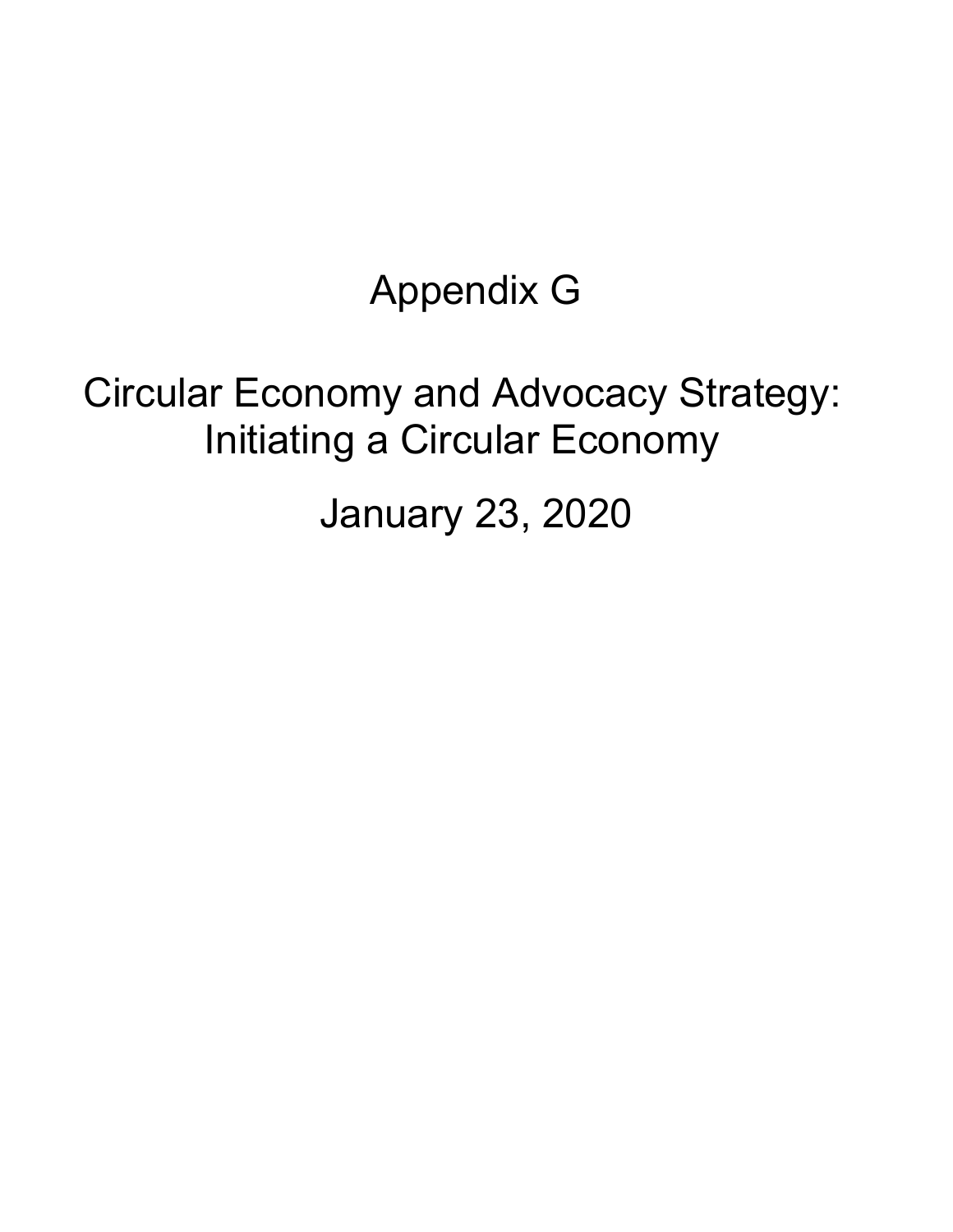### **Current Circular Economy Activities**

York Region's SM4RT LIVING Plan is moving York Region away from the traditional linear model of waste management to a more sustainable circular economy approach. The following table summarizes circular economy activities currently being carried out by York Region.

| PRODUCTS AND<br>PACKAGING | Advocating to the province to make<br>producers responsible for capture and<br>recycling of their products to drive better<br>packaging and product design that is more<br>recyclable and durable for reuse |
|---------------------------|-------------------------------------------------------------------------------------------------------------------------------------------------------------------------------------------------------------|
|                           | Advocating for provincial leadership to<br>drive change and create opportunities for<br>innovative solutions that result in increased<br>diversion and improved environmental<br>outcomes                   |
| CHOICES                   | Providing residents opportunities for reuse<br>$\bullet$<br>and repair through innovative programs<br>such as Repair Cafés, the Lendery,<br>Curbside Giveaway, and textile diversion                        |
|                           | Building community partnerships to expand<br>programs and shift mindsets and<br>behaviours to reduce consumption and<br>increase reuse                                                                      |
|                           | Providing convenient, accessible, and<br>$\bullet$<br>efficient collection programs to single-<br>family and multi-residential homes                                                                        |
|                           | Reclaiming energy and resources such as<br>metals from residual waste                                                                                                                                       |
|                           | Proactively planning for long-term capacity<br>$\bullet$<br>needs and leveraging technology to<br>improve efficiency of infrastructure                                                                      |
|                           | Maximizing opportunities for recycled<br>material to become new products and<br>packaging                                                                                                                   |

#### **Recommended Circular Economy Actions**

The following table summarizes a list of actions that the Region could carry out in collaboration with stakeholders to address the current linear system and initiate circular economy solutions.

| <b>Extended</b><br><b>Producer</b><br><b>Responsibility</b> | Extended Producer Responsibility (EPR) is a crucial component of the<br>circular economy. |
|-------------------------------------------------------------|-------------------------------------------------------------------------------------------|
|                                                             | <b>ACTION</b>                                                                             |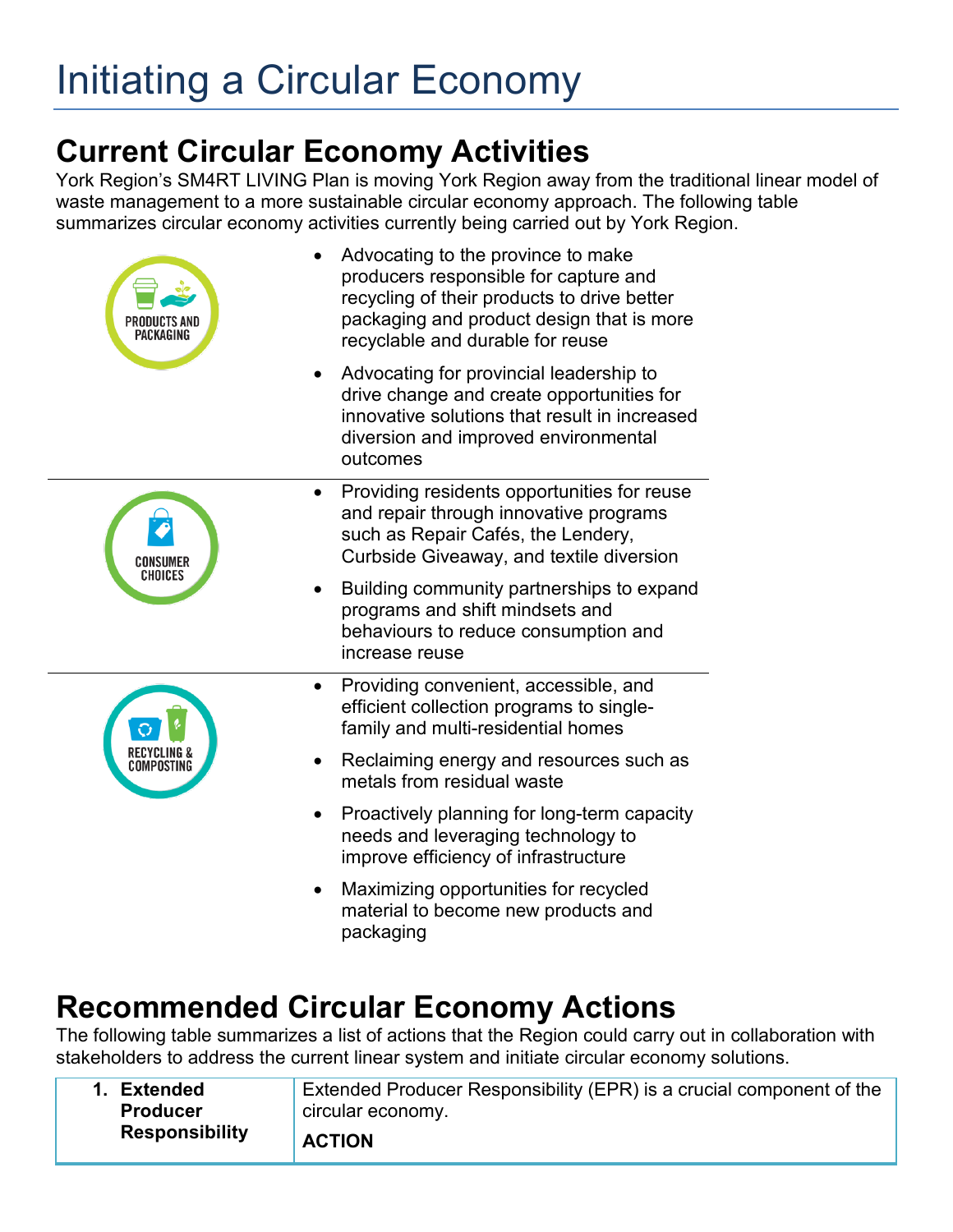| As Ontario transitions the Blue Box program to an extended producer<br>responsibility system, the following issues should be advocated for:                                                                                                                                                                                                                                                                                                                                                                                                                                                   |
|-----------------------------------------------------------------------------------------------------------------------------------------------------------------------------------------------------------------------------------------------------------------------------------------------------------------------------------------------------------------------------------------------------------------------------------------------------------------------------------------------------------------------------------------------------------------------------------------------|
| Appropriate timelines for transition<br>Avoiding stranded municipal assets<br><b>Standardized Blue Box</b><br>$\bullet$<br>Multi-residential and Industrial, Commercial, and Institutional<br>(ICI) waste diversion programs<br>• Effective diversion targets<br>Promoting the four Rs (Reduce, Reuse, Recycle, and<br>Recovery)<br>Effectual and consistent province-wide promotion and<br>education<br>Maintenance of customer service levels/"seamless transition"<br>In addition other advances could be made at a national level including<br>harmonization of provincial EPR approaches |
| A Green Procurement policy could require the Region to procure<br>products or services from vendors dedicated to waste reduction, reuse<br>and recycling and requiring vendors to design with end of life<br>management in mind.                                                                                                                                                                                                                                                                                                                                                              |
| <b>ACTION</b>                                                                                                                                                                                                                                                                                                                                                                                                                                                                                                                                                                                 |
| Develop policy that:                                                                                                                                                                                                                                                                                                                                                                                                                                                                                                                                                                          |
| Builds repair and reuse into the Region's procurement and<br>discard policies, including a policy regarding preference for<br>durable, repairable, and reusable items                                                                                                                                                                                                                                                                                                                                                                                                                         |
| <b>EXAMPLE</b>                                                                                                                                                                                                                                                                                                                                                                                                                                                                                                                                                                                |
| City of Toronto                                                                                                                                                                                                                                                                                                                                                                                                                                                                                                                                                                               |
| Advocating for regulations that support the circular economy by<br>providing frameworks, processes, and/or focusing on specific<br>packaging or products. Effectively advocating for waste management<br>regulations can avoid the inefficiencies, oversight of downstream<br>solutions, and unintended consequences that waste management<br>regulations contained.                                                                                                                                                                                                                          |
| <b>ACTION</b>                                                                                                                                                                                                                                                                                                                                                                                                                                                                                                                                                                                 |
| The following are priorities for advocacy:                                                                                                                                                                                                                                                                                                                                                                                                                                                                                                                                                    |
| Food and Organic Waste e.g. Food and Organic Waste<br>Framework - MECP                                                                                                                                                                                                                                                                                                                                                                                                                                                                                                                        |
| Single-use packaging e.g. Canada-wide Action Plan on Zero<br><b>Plastic Waste - CCME</b>                                                                                                                                                                                                                                                                                                                                                                                                                                                                                                      |
| Consumer Rights e.g. Right to Repair                                                                                                                                                                                                                                                                                                                                                                                                                                                                                                                                                          |
| Material Bans i.e. Disposal Ban Program - Metro Vancouver                                                                                                                                                                                                                                                                                                                                                                                                                                                                                                                                     |
|                                                                                                                                                                                                                                                                                                                                                                                                                                                                                                                                                                                               |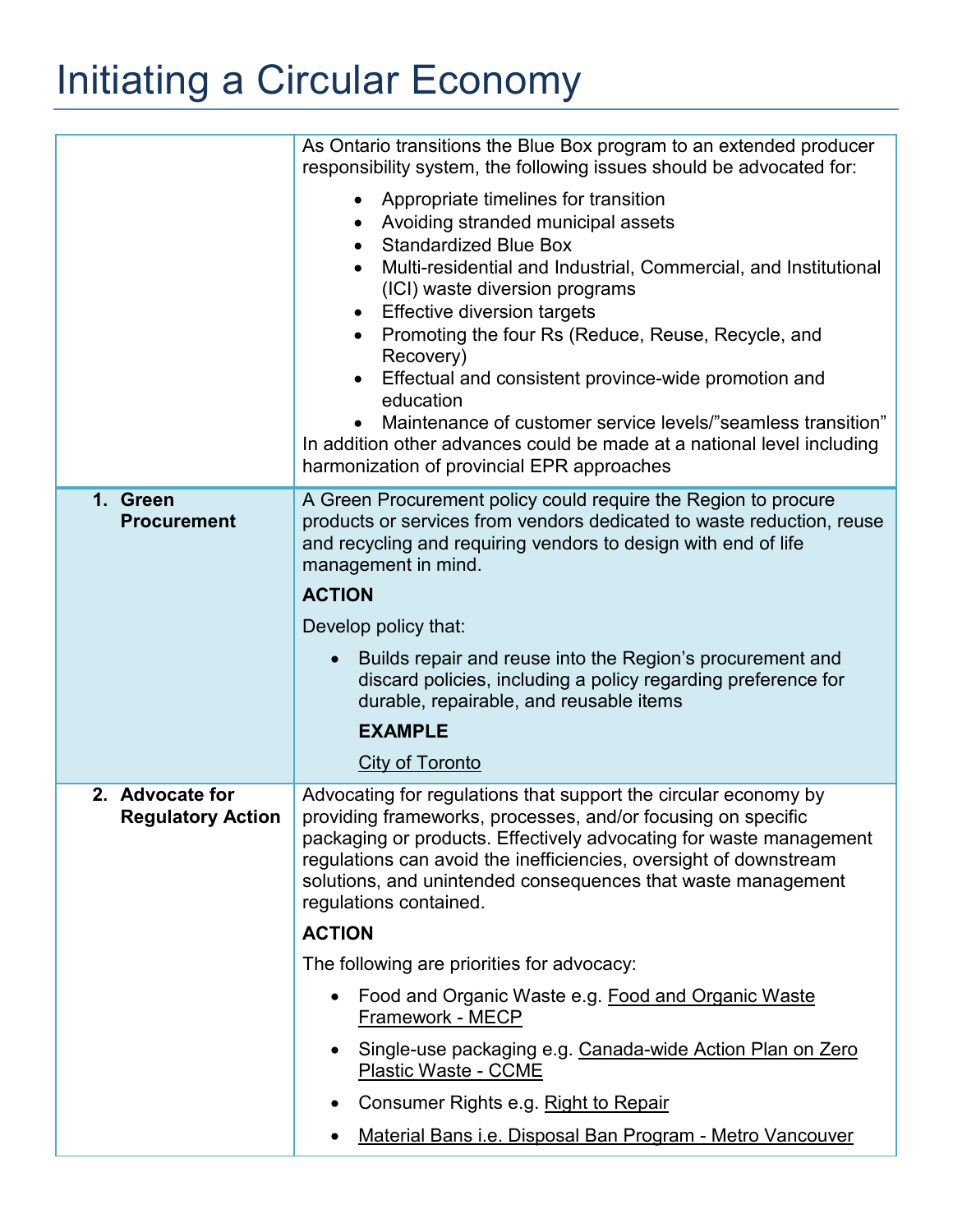|                                                                                                    | Circular Fashion e.g. Ontario Textile Diversion Collaborative's<br>$\bullet$<br><b>Key Activities</b>                                                                                                                                                                                                                                                                                |
|----------------------------------------------------------------------------------------------------|--------------------------------------------------------------------------------------------------------------------------------------------------------------------------------------------------------------------------------------------------------------------------------------------------------------------------------------------------------------------------------------|
| 3. Investments in<br><b>Circular Economy</b><br>research, pilots<br>and programs,<br>and campaigns | A transition to a circular economy requires a shift in the mindset and<br>the knowledge base to support the transition. The SM4RT Living plan<br>has initiated this transition with its waste reduction strategies and<br>targets. Funding circular economy activities, supporting circular<br>economy research, can accelerate the growth of the circular economy<br>in the Region. |
|                                                                                                    | <b>ACTION</b>                                                                                                                                                                                                                                                                                                                                                                        |
|                                                                                                    | A common first step for municipalities shifting to a circular economy is<br>to undertake a mapping of material and energy flows in in the<br>municipality. This work can be done in partnership with consultants<br>and universities.                                                                                                                                                |
|                                                                                                    | Circle City Scan of Glasgow - Glasgow                                                                                                                                                                                                                                                                                                                                                |
|                                                                                                    | Jurisdictional Scan for Circular Economy - British Columbia                                                                                                                                                                                                                                                                                                                          |
|                                                                                                    | Implement a Community Waste Diversion Fund that supports<br>community groups that are delivering waste reduction and diversion<br>programs and increasing public engagement.                                                                                                                                                                                                         |
|                                                                                                    | <b>EXAMPLE</b>                                                                                                                                                                                                                                                                                                                                                                       |
|                                                                                                    | <b>Waste Reduction Community Grants - City of Toronto</b>                                                                                                                                                                                                                                                                                                                            |
|                                                                                                    | City Lab 010 - Rotterdam                                                                                                                                                                                                                                                                                                                                                             |
|                                                                                                    | Urban Renovation Contract, Village Finance - Brussels                                                                                                                                                                                                                                                                                                                                |
|                                                                                                    | Develop an Circular Economy Incubator that will allow small<br>businesses and entrepreneurs to experiment with circular economy<br>initiatives and receive support services                                                                                                                                                                                                          |
|                                                                                                    | <b>EXAMPLE</b>                                                                                                                                                                                                                                                                                                                                                                       |
|                                                                                                    | Greenbiz - Brussels                                                                                                                                                                                                                                                                                                                                                                  |
|                                                                                                    | <b>BlueCity - Rotterdam</b>                                                                                                                                                                                                                                                                                                                                                          |
|                                                                                                    | Paris&Co Incubators - Paris                                                                                                                                                                                                                                                                                                                                                          |
| 4. Product Life<br><b>Extension</b><br><b>Mechanisms</b>                                           | Product life extension involves exploring options that ensure the<br>longevity and use of products through reuse, repair, repurposing, and<br>in some cases recycling. There is a need for industry to assume<br>responsibility to provide repair and reuse alternatives as part of<br>stewardship/EPR.                                                                              |
|                                                                                                    | <b>ACTION</b>                                                                                                                                                                                                                                                                                                                                                                        |
|                                                                                                    | Facilitate access over ownership                                                                                                                                                                                                                                                                                                                                                     |
|                                                                                                    | <b>EXAMPLE</b>                                                                                                                                                                                                                                                                                                                                                                       |
|                                                                                                    | <b>The Sharing City Seoul</b>                                                                                                                                                                                                                                                                                                                                                        |
|                                                                                                    | Advocate for in the development of regulation or EPR approaches that                                                                                                                                                                                                                                                                                                                 |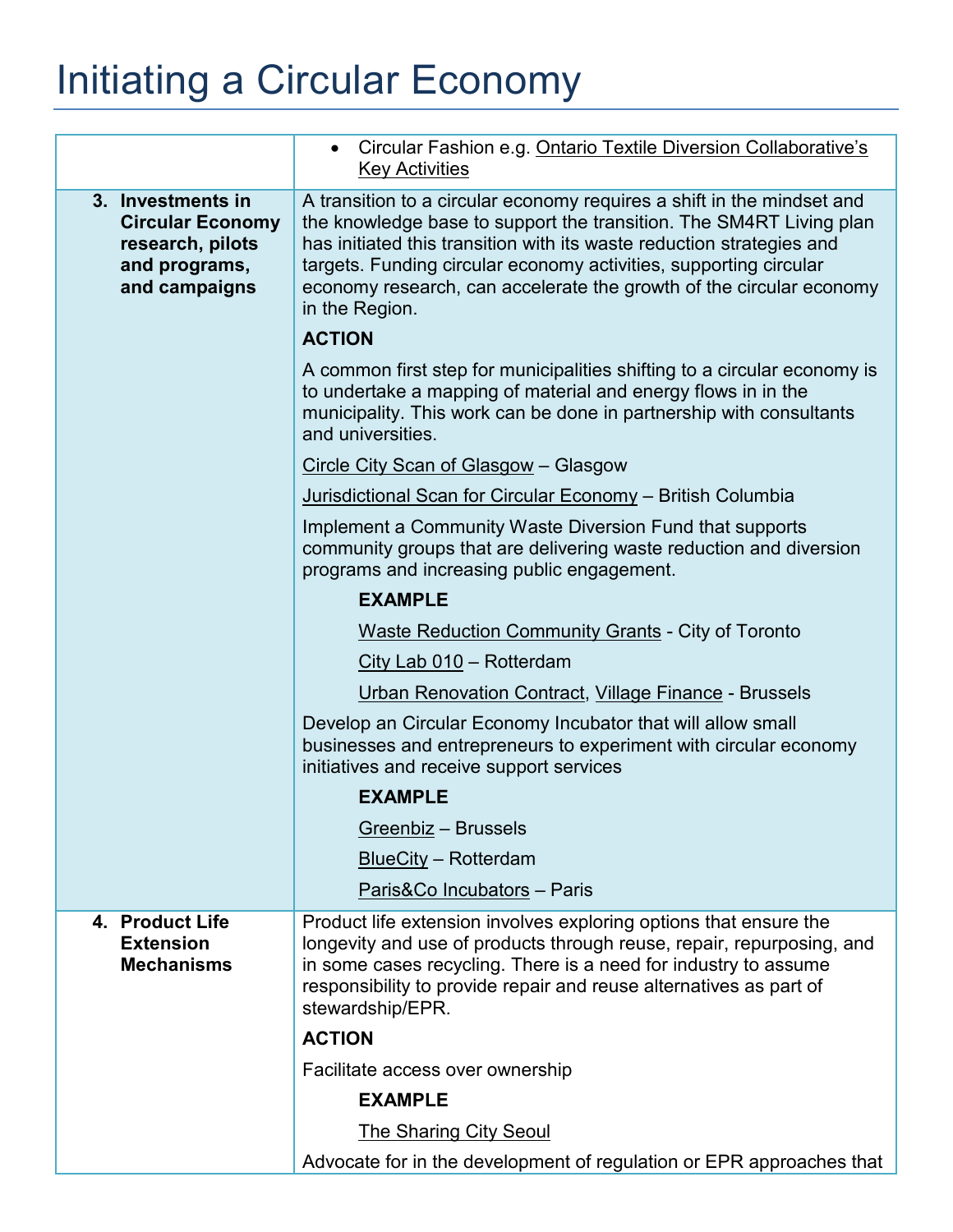| integrate repair/reuse alternatives for appropriate materials (textiles,<br>electronics, and furniture)                                                                                                                                                                                                                                                                                                                                                                                   |
|-------------------------------------------------------------------------------------------------------------------------------------------------------------------------------------------------------------------------------------------------------------------------------------------------------------------------------------------------------------------------------------------------------------------------------------------------------------------------------------------|
| Support the existing 'reuse and repair' market, and strive to support<br>this market rather than becoming directly engaged in service provision.                                                                                                                                                                                                                                                                                                                                          |
| Encourage the development of Sharing Platforms for Construction and<br>Demolition, Organic, and other materials from the IC&I sectors                                                                                                                                                                                                                                                                                                                                                     |
| <b>EXAMPLE</b>                                                                                                                                                                                                                                                                                                                                                                                                                                                                            |
| <b>Circular Amsterdam</b>                                                                                                                                                                                                                                                                                                                                                                                                                                                                 |
| Joining and participating in the Circular Economy community eases<br>the implementation of a circular economy. Knowledge exchanges and<br>sharing challenges and successes with other groups implementing a<br>circular economy in complex and fast-growing communities<br>encourages an efficient and unified approach that has greater<br>potential.                                                                                                                                    |
| <b>ACTION</b>                                                                                                                                                                                                                                                                                                                                                                                                                                                                             |
| Participate in the following groups:                                                                                                                                                                                                                                                                                                                                                                                                                                                      |
| <b>National Zero Waste Council</b>                                                                                                                                                                                                                                                                                                                                                                                                                                                        |
| Ellen MacArthur Foundation - CE100                                                                                                                                                                                                                                                                                                                                                                                                                                                        |
| <b>Great Lakes Circular Economy Forum</b>                                                                                                                                                                                                                                                                                                                                                                                                                                                 |
| Continue to collaborate with other municipalities through the Municipal<br>Resource Recovery and Research Collaborative (the Municipal 3Rs<br>Collaborative) to unify messaging and advocate for a smooth and<br>timely transition to full producer responsibility system.                                                                                                                                                                                                                |
| Develop a municipal circular economy working group, drawing from<br>the Municipal 3Rs Collaborative member group and utilizing their<br>knowledge and expertise.                                                                                                                                                                                                                                                                                                                          |
| Develop an internal Circular Economy Committee including<br>representatives from Environmental Services, Economic Development,<br>Property Services, Community and Health Services, and Corporate<br>Policy. The purpose of the group will be to pitch and champion circular<br>economy activities in the organization, develop corporate policies that<br>encourage the growth of the circular economy, and to communicate<br>and educate other employees on circular economy practices. |
| <b>EXAMPLE</b>                                                                                                                                                                                                                                                                                                                                                                                                                                                                            |
| Making a Circular Economy Pitch in your Organisation – Ellen<br><b>MacArthur Foundation</b>                                                                                                                                                                                                                                                                                                                                                                                               |
|                                                                                                                                                                                                                                                                                                                                                                                                                                                                                           |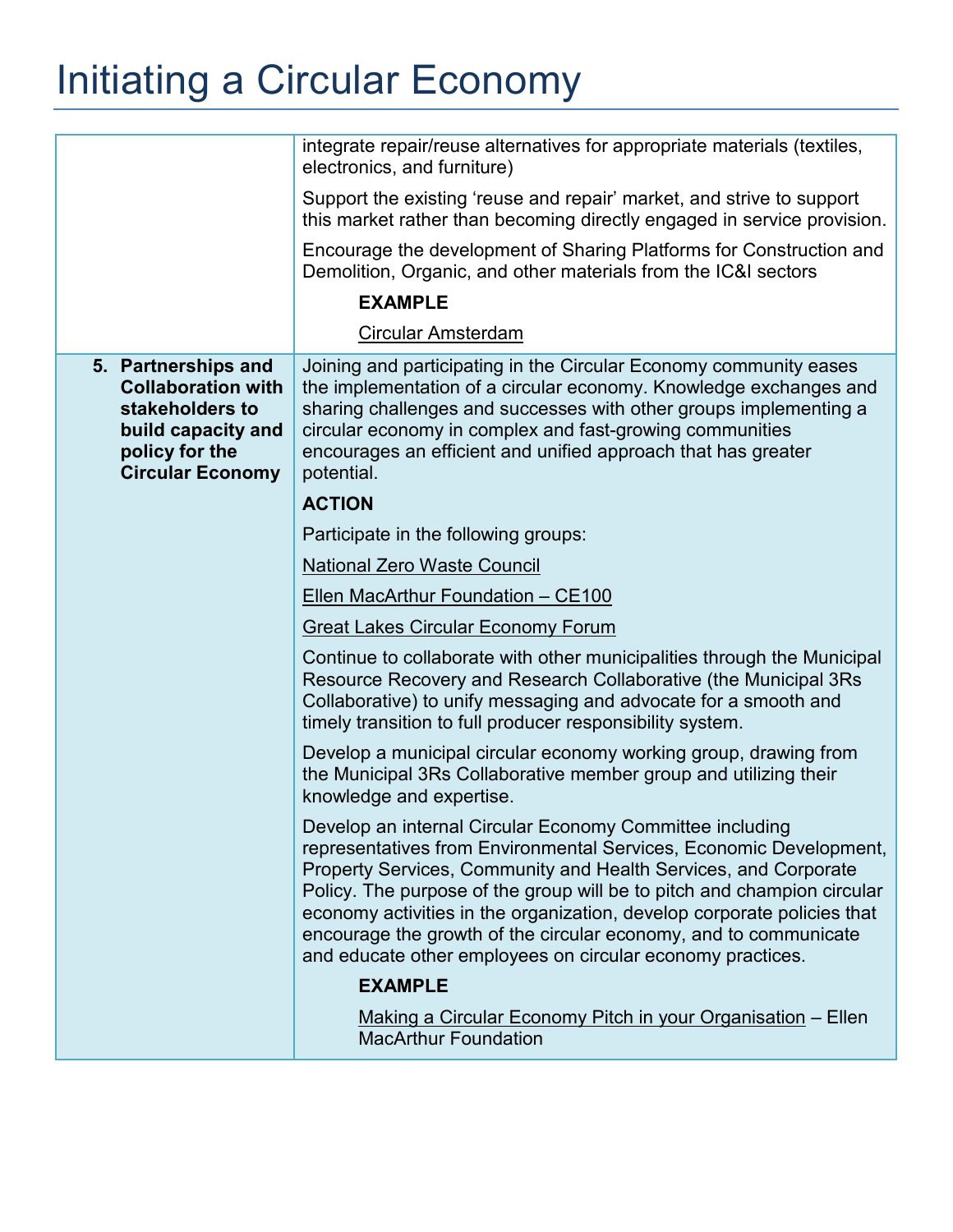### **Circular Economy Strategic Advisory Committee**

Most municipal examples of the circular systems have placed an emphasis on engagement with stakeholders, particularly with businesses. Partnerships with businesses and other levels of government can help ensure access to adequate support and resources for a successful circular economy system. It is also important to engage citizens as they will be the ones that will need to shift their habits and behaviour to accommodate the circular economy system.

The Circular Economy Strategic Advisory Committee (CESAC) will support the York Region's efforts to initiate a circular economy and support the objectives of the SM4RT Living Plan. The CEWG will be supported and facilitated by the Region's Sustainable Waste Management section.

#### **CESAC Responsibilities**

CESAC members will provide feedback to the Region on:

- o Proposed, new or revised plans, legislation, and initiatives from the Province and Federal governments and other agencies
- o Updates and amendments to the SM4RT Living Plan
- o Other studies programs and initiatives, and advocacy positions as referred to by Regional Council or staff
- Champion SM4RT Living Plan programs, initiatives, and campaigns
- Promote and share information related to waste management programs and issues.

#### **CEASC Committee Members**

The CESAC will include fifteen members from the community, businesses and community groups in York Region. Applicants who do not reside in York Region, but have a vested relationship or interest in the York Region will also be considered.

Members should collectively bring the following skills and expertise to the committee:

- Expertise and the ability to provide representation from one or more of the following sectors: art, communications/media, construction and development, property management, design, environment, fashion and textiles, hospitality, food and beverage, food waste, manufacturing, recycling, waste management, academia and research, retail, share/swap/repair, small business, technology or another field considered relevant by the City.
- An interest in Circular Economy and the SM4RT Living Plan goals

#### **Outcomes of Circular Economy**

By participating in a circular economy with others, the Region has the opportunity to:

- Influence upstream design and decision making at all consumer levels through support and promotion of industries and/or industry organizations already incorporating waste conscious designs into their products, packaging and services
- Support provincial and federal waste prevention, reduction and reuse initiatives using its position as a leader in the Ontario waste management industry
- Engage with residents, non-governmental, and governmental organizations that have some degree of legislative control to effect change in the design and distribution of products